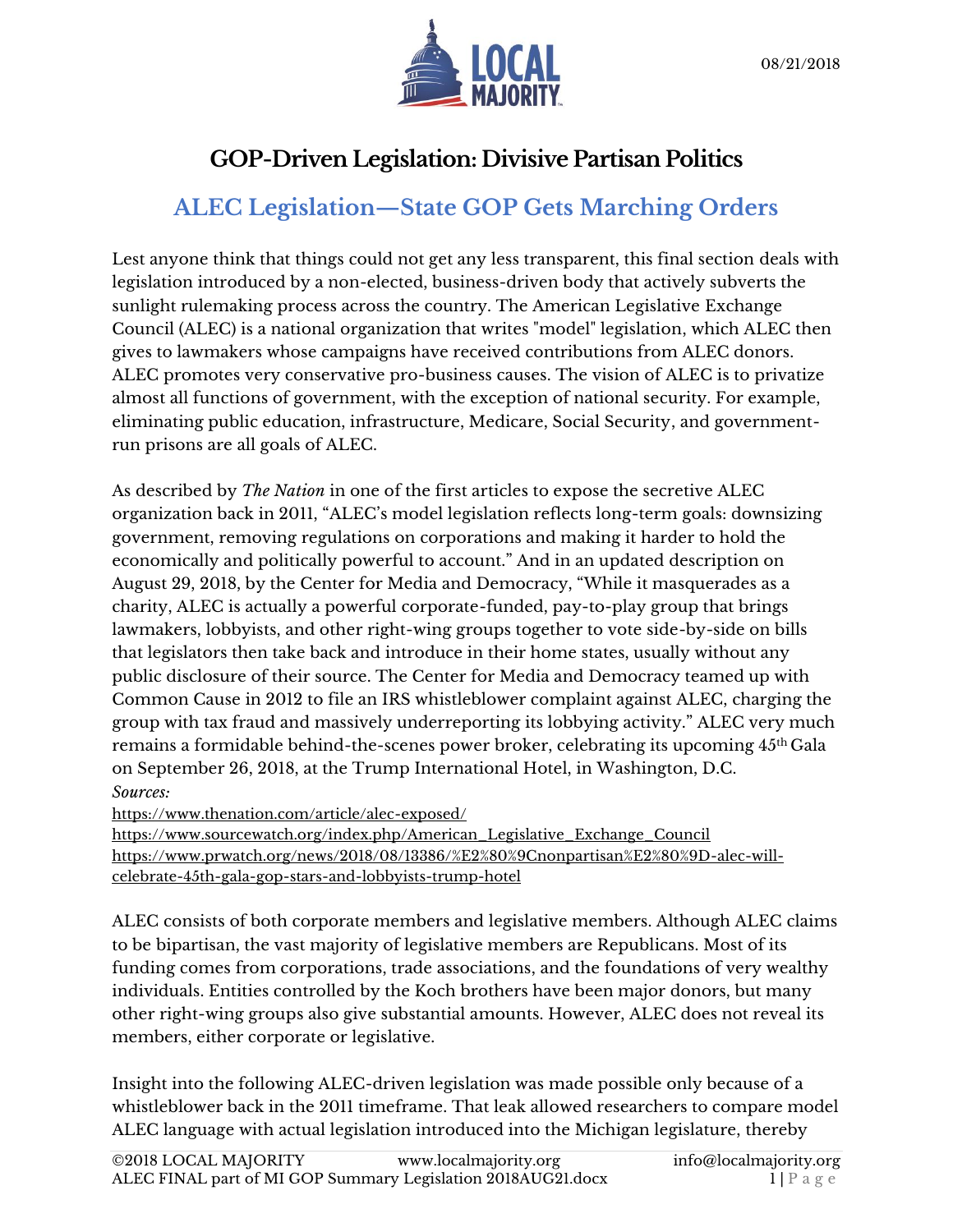

demonstrating external interference in state government. Michigan bills from 2011 and 2012 with such direct links to ALEC models are discussed below.

Since that time ALEC has apparently made great strides in protecting its source data and controlling membership defections. Without access to ALEC models, it is difficult to say specifically which additional Michigan laws were written by ALEC rather than by elected Michigan legislators. However, in a separate document, Local Majority researchers have identified more recent Michigan legislation that reflects ALEC ideology. Many are preemption-style bills that prevent local governments from adopting regulations that are more progressive than state-level standards (e.g., a higher minimum wage). Such suspect bills bear watching by an involved Democratic legislature committed to *truly open government*.

### **ANTI-HEALTHCARE**

**HB 4693 / SB 973**—HB 4693, introduced in the Michigan House in 2011, and SB 973, introduced in the Michigan Senate in 2012, are identical pieces of legislation. These bills pose a risk to thousands of Michiganders' access to affordable healthcare. Both would allow Michigan to enter into a healthcare compact—an effort to bypass and reject the Affordable Care Act, which gave expanded access to affordable healthcare to thousands of Americans by not permitting insurers to refuse coverage to any individual based on preexisting conditions, extending the time a young adult can stay on his or her parents' plan, and implementing reforms that will help lower overall healthcare costs. See SR 120 below for ALEC association.

*HB 4693 referred to House Health Policy Committee on May 26, 2011; no further action SB 973 referred to Senate Health Policy Committee on February 16, 2012; reported favorably without amendment to the Senate on March 20, 2012; no further action*

**SR 120**—This resolution supports the passage of SB 973 (above), using almost identical language to an ALEC model that was presented and adopted by ALEC's Health and Human Services Task Force at the August 2011 meeting in New Orleans. It is unknown if the model has been officially approved by the ALEC Board of Directors.

*Referred to Senate Health Policy Committee on February 21, 2012; reported favorably without amendment to the Senate on March 20, 2012; no further action*

**HB 4050**—Introduced as The Michigan Health Care Freedom Act, HB 4050 is an attempt to take away thousands of Michiganders' access to affordable healthcare by allowing the state of Michigan to opt out of the Affordable Care Act. ALEC pushes the same idea in its model Freedom of Choice in Health Care Act.

*Referred to House Health Policy Committee on January 13, 2011; no further action*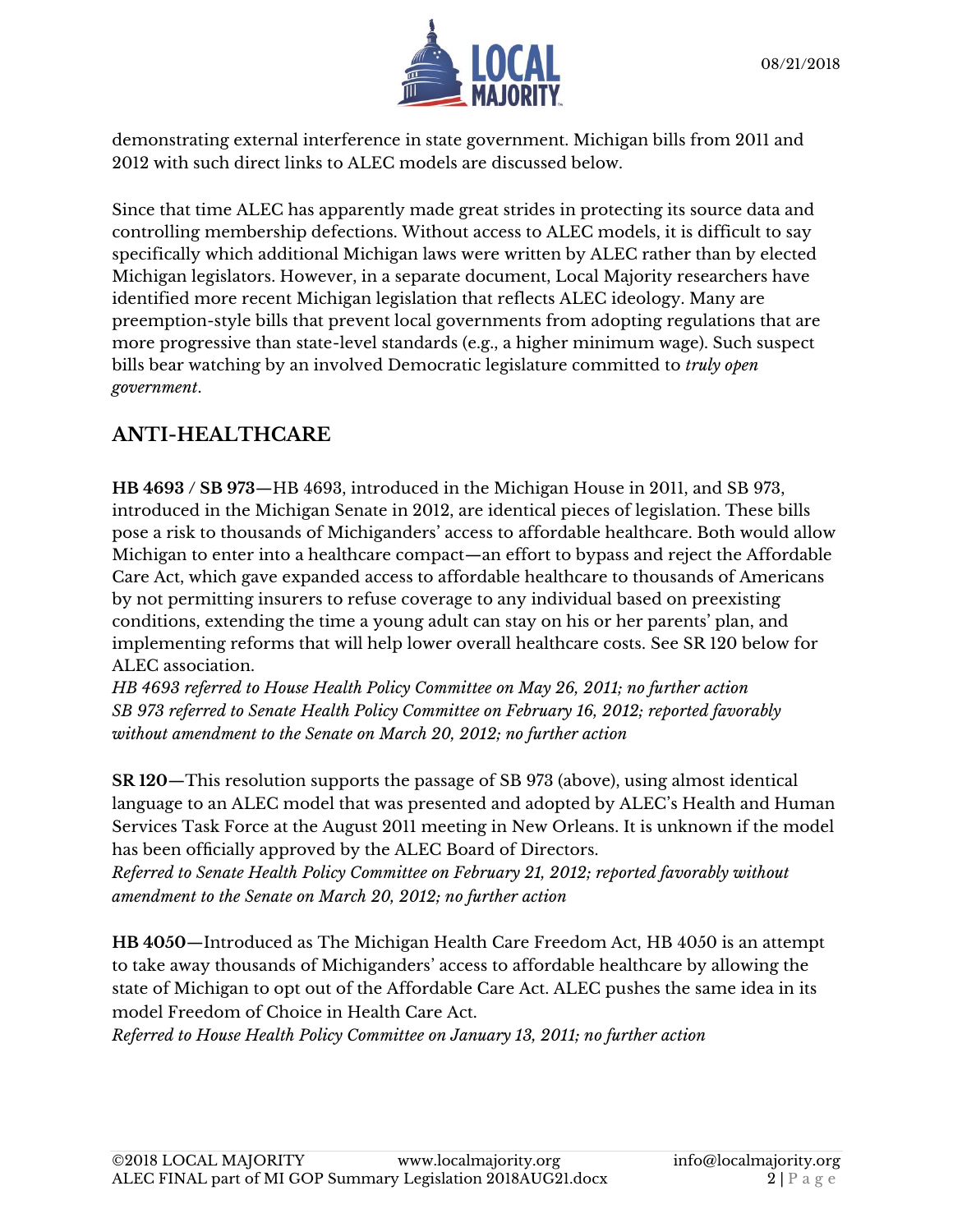

### **ANTI-ENVIRONMENT AND ANTI-CONSUMER PROTECTION**

**HB 4601**—Michigan's HB 4601 strips away the rights of Michiganders who have been exposed to deadly asbestos by limiting the liability of the faulted corporation if the company has merged or consolidated with another corporation. HB 4601 shares exact language with much of ALEC's model Successor Asbestos-Related Liability Fairness Act, including provisions that define an "asbestos claim" and describe the types of claims not covered by the bill. HB 4601 was included in ALEC's 2011 legal reform legislative tracking document. One of ALEC's long-time funders and corporate leaders is Crown, which is responsible for untold amounts of asbestos exposure. This bill is little more than a corporate giveaway that would benefit Crown and other corporations at the expense of the rights of Michiganders. It also reverses traditional components of corporate and contract law by allowing a corporation to buy the assets of another corporation but not the liabilities. It allows a corporation to secure its assets from injured Americans by transferring them to another corporation, while retaining its liabilities for the asbestos products from which it profited, thereby preventing injured American workers and consumers from holding the corporate assets to account. *Signed into law by Gov. Rick Snyder on April 10, 2012*

**HR 19**—Resolution in Opposition to EPA's Plan to Regulate Greenhouse Gases under the Clean Air Act (HR 19) ignores dangerous health and environmental risks associated with pollution and greenhouse gases, and instead calls for the EPA to stop regulating greenhouse gases. The resolution also calls on the U.S. Congress to adopt legislation prohibiting the EPA from regulating greenhouse gas emissions. ALEC has also called on the EPA to stop regulating polluters and its corporate sponsors, such as the Koch brothers and Exxon Mobil, in its model Resolution in Opposition to EPA's Plan to Regulate Greenhouse Gases under the Clean Air Act.

*Passed House 65 – 44 on March 2, 2011*

**HB 4936**—The Consumer Choice Motor Vehicle Insurance Act (HB 4936) would put thousands of Michiganders at risk by allowing drivers to meet the state's insurance requirements through the purchase of cheap insurance unlikely to be sufficient to cover the medical costs from a serious accident. The bill allows a minimum of \$250,000 in coverage, which immediate medical bills can easily exceed in a major collision, potentially imposing on state taxpayers the cost of medical care for seriously injured adults and children that would otherwise have been covered by insurance under Michigan's longstanding rules. The bill's primary and only sponsor, Rep. Peter Lund (R-36), is a member of ALEC's Commerce, Insurance, and Economic Development Task Force—the same task force that adopted ALEC's model Consumer Choice Motor Vehicle Insurance Act. Besides sharing the same name, both the ALEC model and HB 4936 allow automobile insurance customers to choose the level and type of personal liability insurance, regardless of the effect on taxpayers, who ultimately bear the cost of uncovered medical expenses, or on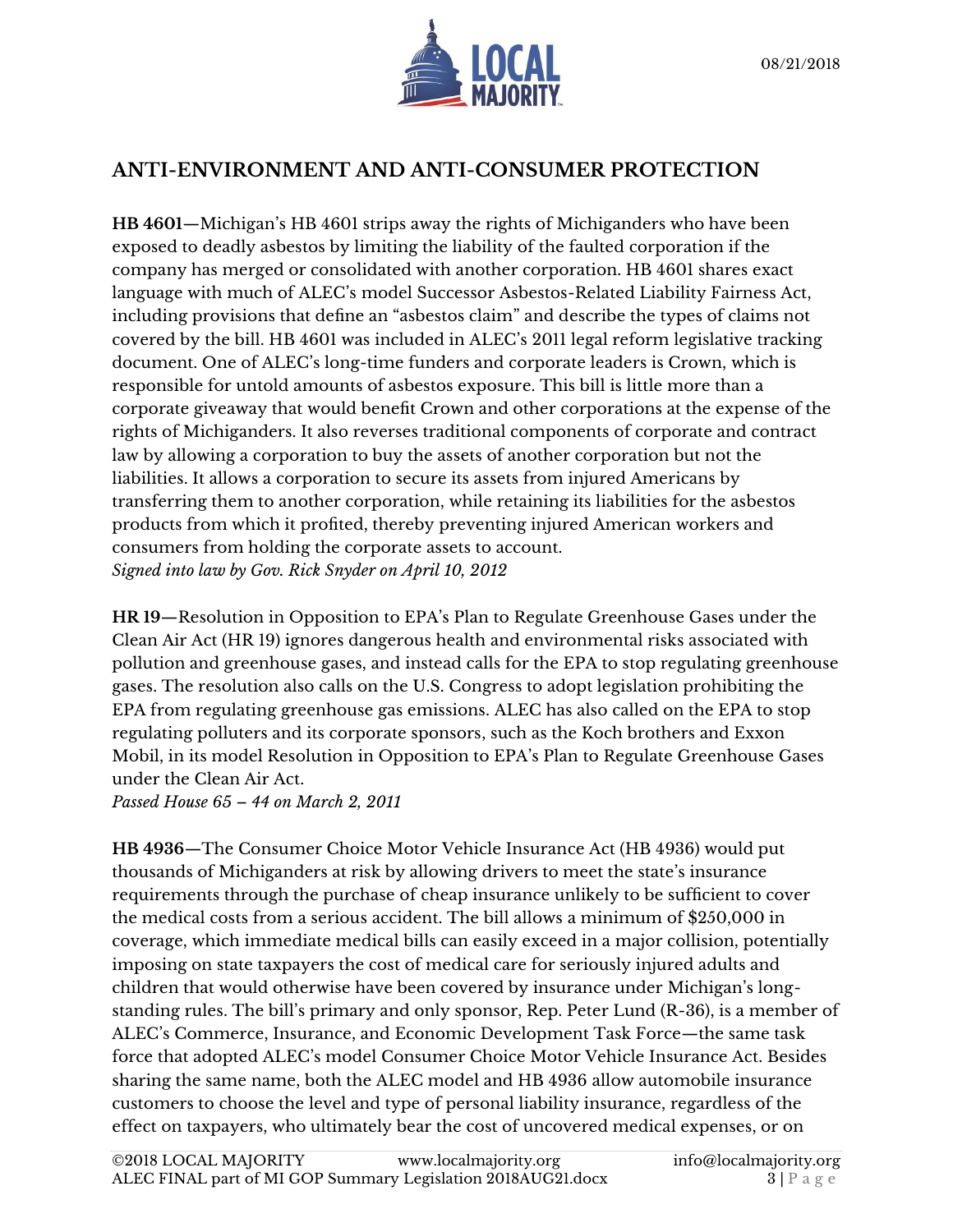

hospitals, who cannot collect from patients who are unable to pay their bills. However, the bills are not identical in all of their components, just in their intent and primary objective. *Referred to House Insurance Committee on September 13, 2011; reported to House with substitute and recommendation to pass on October 13, 2011; no further action*

**HR 134**—This bill promotes a polluter agenda by allowing Michigan to pull out of the Midwestern Greenhouse Gas Reduction Accord, a cap-and-trade program to cut greenhouse gases and carbon-dioxide emissions. HR 134 shares exact language with ALEC's model resolution State Withdrawal from Regional Climate Initiatives. Both Michigan's HR 134 and ALEC's model resolution use language that denies climate change and benefit ALEC's corporate sponsors, such as Koch Industries, Exxon Mobil, and BP. *Referred to House Energy and Technology Committee on September 27, 2011; no further action*

#### **VOTER SUPPRESSION**

**HB 5221**—This bill attacks the basic civil rights of the elderly, students, immigrants, the poor and minorities by requiring Michiganders to provide evidence of U.S. citizenship (via a driver's license, a birth certificate, or an ID card issued by the Department of State) in order to register to vote. States that have implemented such rules have created a catch-22 situation for some Americans by requiring a birth certificate to obtain a photo ID, and a photo ID to obtain a copy of a birth certificate. Such legislation has suddenly disenfranchised thousands of Americans who were born here and have been voting for years. HB 5221 shares exact language with ALEC's model Taxpayer and Citizen Protection Act, including provisions that detail the appropriate forms of identification, who must show identification based on previous registration status, and how long a locality must hold a person's citizenship information.

*Referred to House Redistricting and Elections Committee on December 13, 2011*

### **ANTI-IMMIGRATION**

**HB 4305**—Michigan's HB 4305 requires local governments to enforce federal immigration law and, therefore, interferes with local law enforcement's ability to decide how best to allocate resources and with their community relations. HB 4305 borrows language from ALEC's model Immigration Law Enforcement Act about verifying a person's immigration status and turning undocumented immigrants over to the federal government. ALEC's model bill is an abbreviated version of Arizona's controversial SB 1070, parts of which were recently struck down by the U.S. Supreme Court.

*Referred to House Judiciary Committee on February 22, 2011; no further action*

**HB 4024 / HB 4026**—These two immigration bills are very similar to ALEC's model Fair and Legal Employment Act in that they require state contractors and employment agencies to verify employees' immigration status through the federal E-Verify system.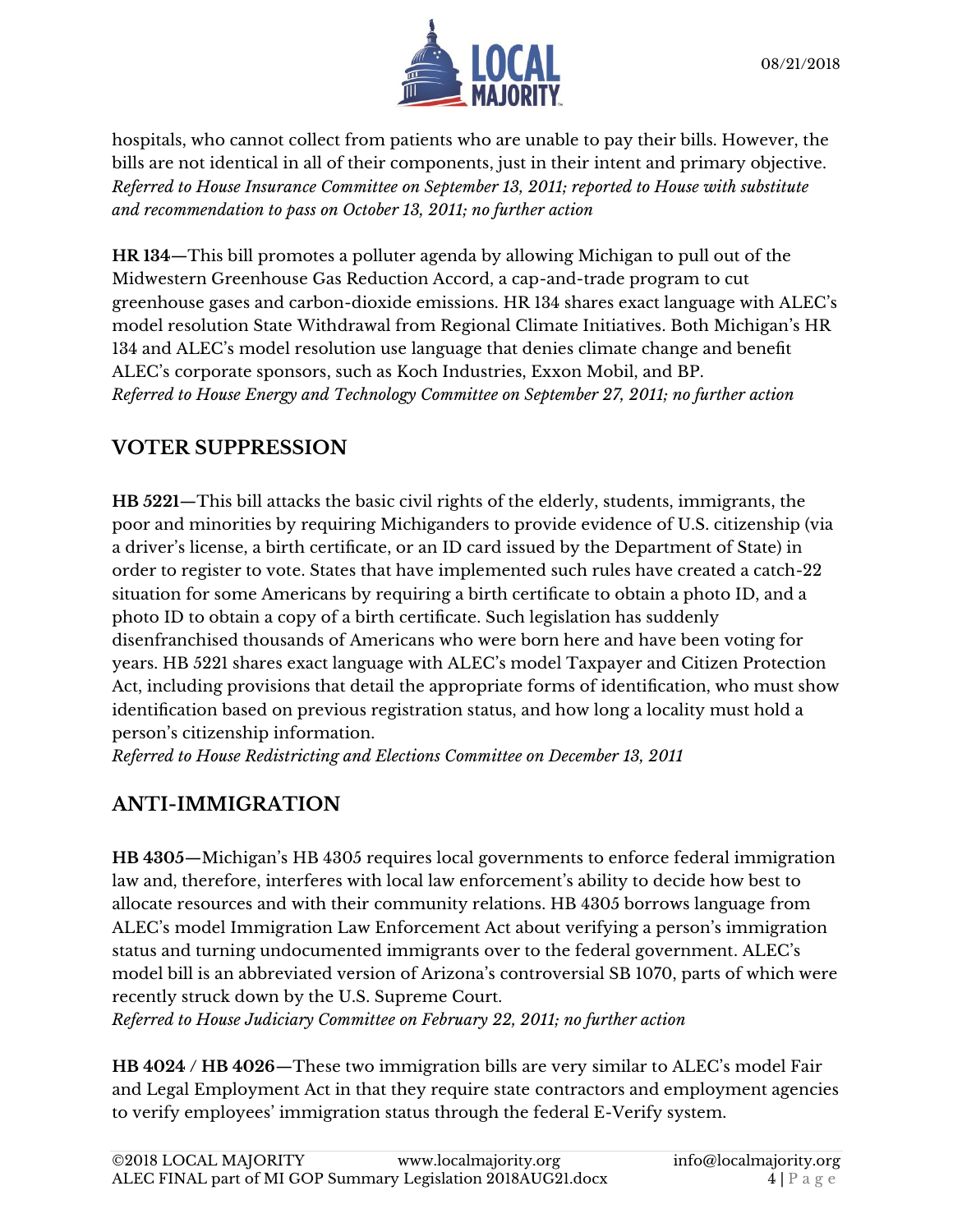

Conservatives such as Rep. Steve Chabot [R-Ohio] called an earlier version of E-Verify "1- 800-Big-Brother" because system errors caused some citizens and documented workers to lose job offers from employers who knew them personally only because a faceless bureaucrat in Washington determined that their name was the same or similar to someone else's.

*Both bills referred to House Commerce Committee on January 13, 2011; no further action*

## **ANTI-LABOR**

**SB 938**—Prohibition on Compensation Deductions Act (SB 938) prohibits public employers from deducting or collecting union dues. The general intent of SB 938 is similar to ALEC's model Prohibition on Compensation Deductions Act, which also prohibits public employers from deducting union dues for public workers. Not surprisingly, the bill was cosponsored by ALEC's former Michigan Chairman, Senator Tonya Schuitmaker. *Referred to Senate Reforms, Restructuring and Reinventing Committee on February 14, 2012; no further action*

**HB 4224**—This bill would lower wage standards in Michigan by repealing Michigan's prevailing wage law. ALEC's model Prevailing Wage Repeal Act does the same thing. Prevailing wage laws are intended to achieve high-quality work on public projects by ensuring that high-quality contractors bid for government projects. Prevailing wage laws prohibit awarding government contracts to contractors who submit the lowest bid unless the contractor pays "prevailing wages," which are based on union pay scales in a particular part of a geographic region. ALEC opposes prevailing wage, living wage, minimum wage, and other laws that provide protection for workers who have little power to negotiate for wages. *Referred to House Oversight, Reform, and Ethics Committee on February 10, 2011; no further action*

*Legislative update*: After years of anti-labor efforts to repeal Michigan's prevailing wage law, the GOP-led legislature just succeeded by passing Legislative Initiative Petition 2 on June 6, 2018.

### **CONSTITUTIONAL CONVENTION AND AMENDMENTS**

**SCR 14**—Michigan's SCR 14 is a dangerous attack on traditional American federalism. It petitions the U.S. Congress to submit to the states for ratification a constitutional amendment that would establish a new process for amending the U.S. Constitution in the future. If ratified, Congress would be compelled to call a constitutional convention to consider a specific amendment proposed by at least two-thirds of the nation's state legislatures, i.e., whenever 33 or more states (regardless of their population size) propose an identical single-issue constitutional amendment. At the convention the states would vote on that specific amendment. Passage would require approval by three-fourths of the states (38 states). Originally promoted by the Tea Party, this new process would allow state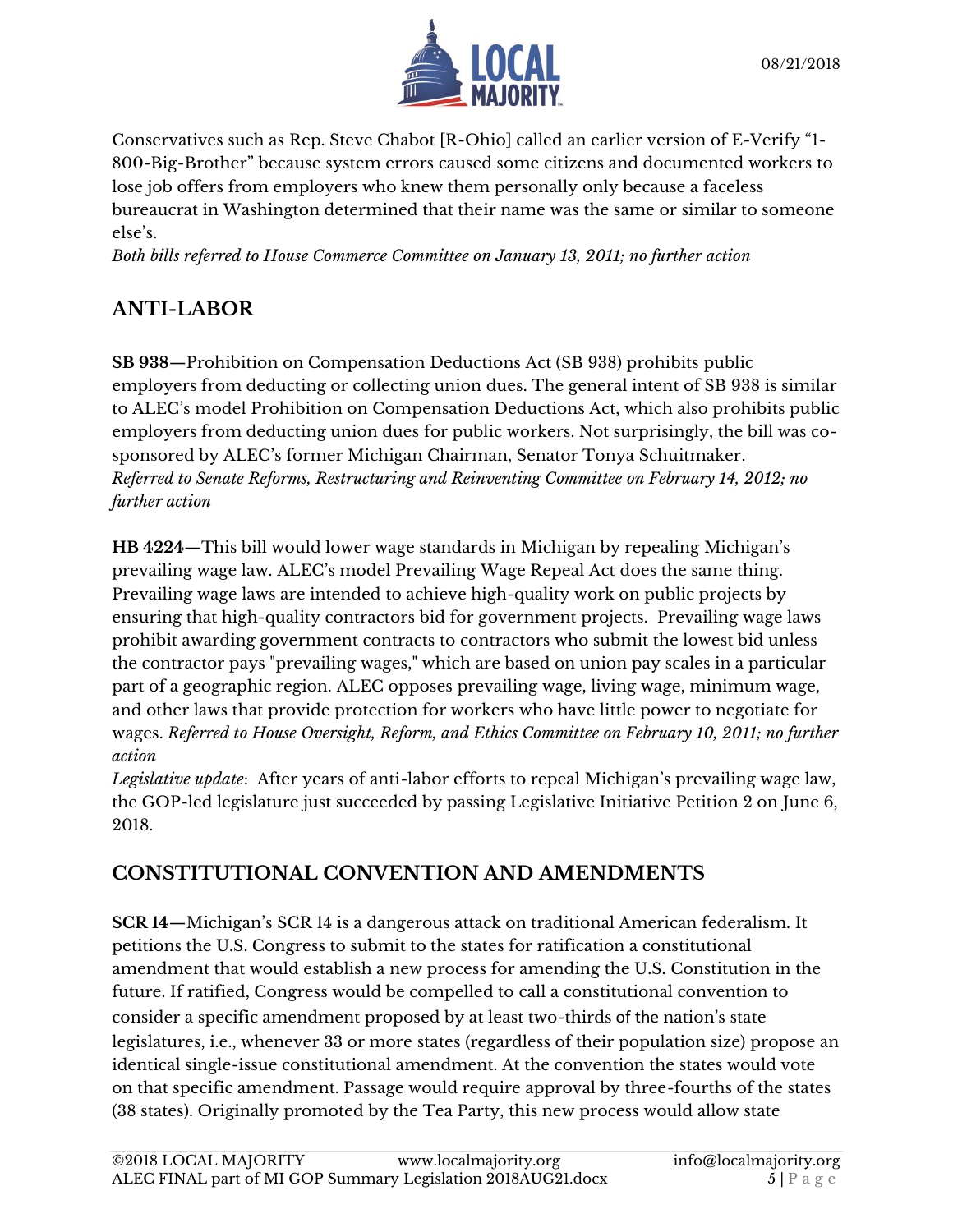

legislatures to call for the repeal of any federal law with which they disagree—a dangerous situation when the controlling party has gerrymandered the state legislative districts so that the state legislature no longer reflects the opinions of the majority of the state's population. For example, states that are dominated by energy corporations could use this procedure to repeal longstanding national environmental regulations that protect America's clean water and air.

*Referred to Senate Government Operations Committee on April 12, 2011; no further action Sources:*

<https://www.michiganvotes.org/Legislation.aspx?ID=131319> [http://www.legislature.mi.gov/documents/2011-](http://www.legislature.mi.gov/documents/2011-2012/concurrentresolutionintroduced/Senate/htm/2011-SICR-0014.htm) [2012/concurrentresolutionintroduced/Senate/htm/2011-SICR-0014.htm](http://www.legislature.mi.gov/documents/2011-2012/concurrentresolutionintroduced/Senate/htm/2011-SICR-0014.htm) https://www.nytimes.com/2010/12/20/us/politics/20states.html?scp=1&sq=amendment%20repeal&st =cse

**SCR 26 / SR 115**—SCR 26 and SR 115 both call on the U.S. Congress to pass a balancedbudget amendment to the U.S. constitution. Critics say that such an amendment would limit the government's ability to respond to emergencies and eliminate flexibility in hard times. ALEC's model Balanced Budget Amendment Resolution also calls on Congress to pass a balanced-budget amendment. ALEC member Goeff Hansen pushed both resolutions in order to cut government spending, yet Hansen had no problem using taxpayer money to pay ALEC membership dues four times between 2005 and 2009.

*Both resolutions referred to Senate Government Operations Committee on February 8, 2012; both reported favorably without amendment to Senate on February 22, 2012; substitute for SR 115 offered on March 20, 2012; no further action*

### **ANTI-SAFETY NET PROGRAMS**

**HB 4409**—This right-wing bill targets the poor and Michigan's basic safety net programs. Both Michigan's HB 4409 and ALEC's model Time Limits on TANF Benefits set a 48 month time limit on benefits for state welfare recipients. It is not surprising that Rep. Ken Horn (R-94), the bill's primary sponsor, is an active ALEC member, and co-sponsors Rep. Kenneth Kurt (R-58) and Rep. Matt Lori (R-59) sit on ALEC's Health and Human Services Task Force—the same task force that created the ALEC model legislation. *Signed into law by Gov. Rick Snyder on September 6, 2011*

### **PRIVATIZATION**

**HB 4453**—This bill is a step towards privatizing government services by prohibiting government entities from competing against private companies. In addition to potential layoffs of public workers in Michigan, the bill also creates penalties for government entities that do not outsource traditional public services. Such legislation forces more tax dollars to be spent on funding private corporations at public expense. HB 4453 is similar to ALEC's